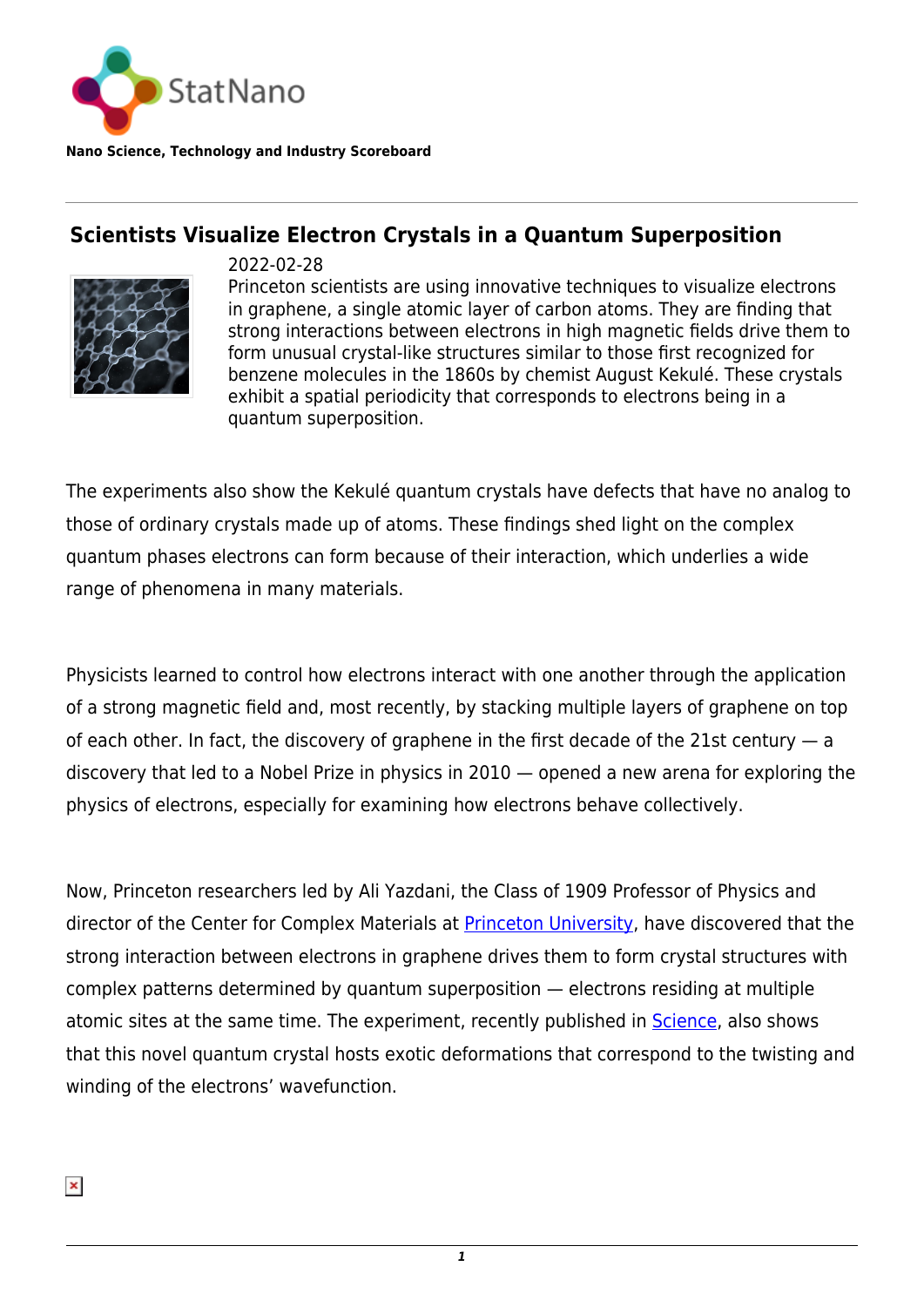Princeton researchers led by Ali Yazdani, the Class of 1909 Professor of Physics and director of the Center for Complex Materials at Princeton University, have discovered that the strong interaction between electrons in graphene drives them to form crystal structures with complex patterns determined by quantum superposition — electrons residing at multiple atomic sites at the same time.

Graphene consists of a single layer of carbon atoms arranged in a two-dimensional hexagonal, or honeycomb-like, lattice. It is produced in a deceptively simple but painstaking manner. Graphite, the same material found in pencils, is progressively exfoliated strip by strip until this single-atom-thin layer of carbon is reached.

"Previous studies have shown that graphene demonstrates novel electrical properties," Yazdani said. "But never before have researchers been able to peer so deeply and with such spatial resolution into the nature of quantum states."

To achieve this unparalleled level of resolution, Yazdani's group used a device called a scanning tunneling microscope (STM). This device relies on a phenomenon called "quantum tunneling," where voltage is used to funnel electrons between the sharp metallic tip of the microscope and the sample only a few ångströms away. The microscope uses this tunneling current rather than light to view the world of electrons on the atomic scale. Yazdani's microscopes operate in a very high vacuum to keep the sample surface clean and at very low temperatures to allow for high resolution measurements, unperturbed by thermal agitation.

The microscope is also able to view electrons as they reach their lowest energy states dominated by their quantum properties.

In the presence of a magnetic field, the microscope can be used to determine the spatial structure of the quantized energy level.

"One of the special properties of graphene is its behavior in a magnetic field, when electrons are forced to orbit around the magnetic field in a circle," said Yazdani. "This quantizes their energies, resulting in quantization of graphene's electrical properties."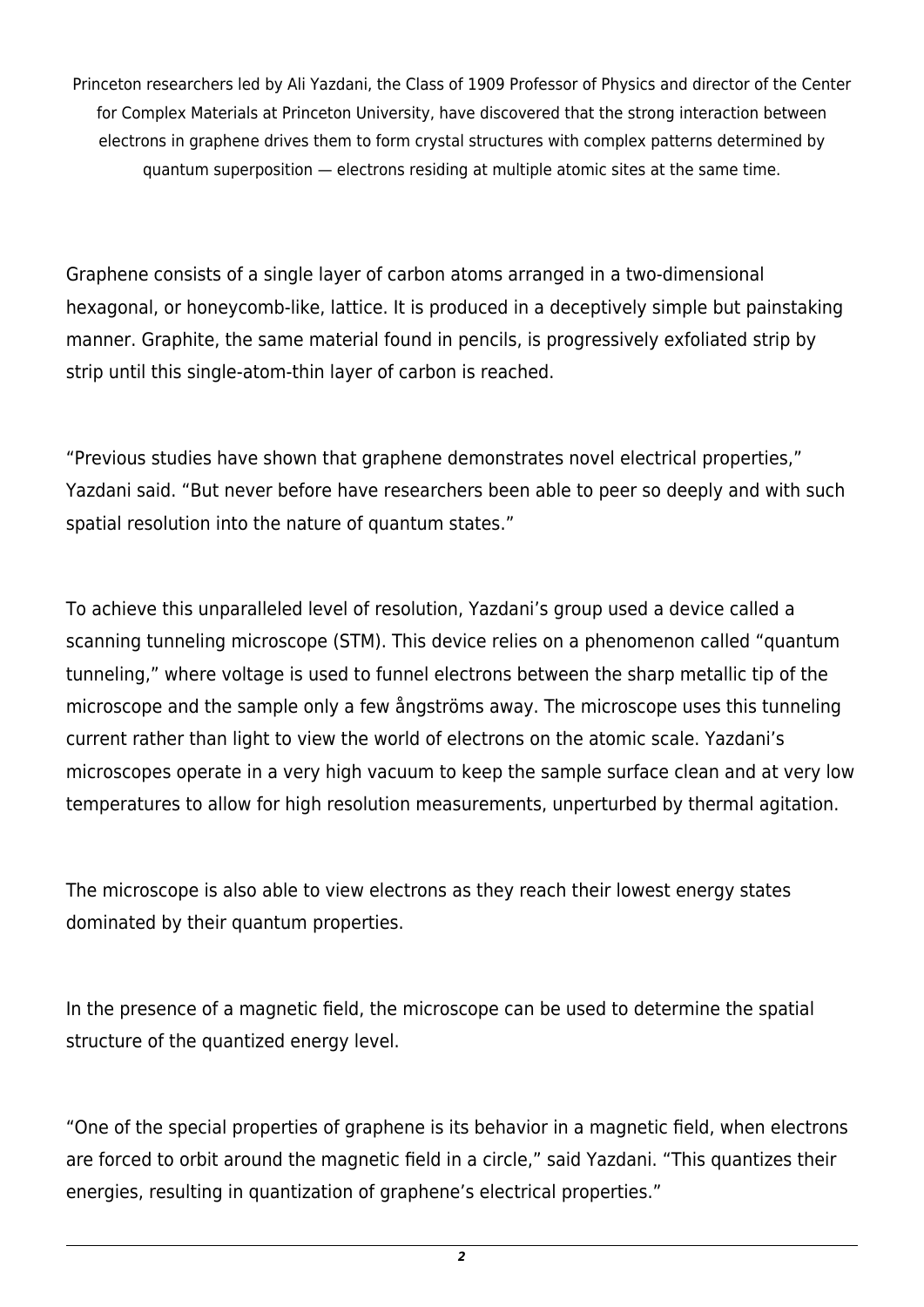Quantization of energy refers to the creation of discrete values of energy, without any intermediate values, which is a characteristic of quantum physics, as opposed to classical physics, where continuous energy values is permitted.

The researchers focused their attention on the quantized level with the lowest energy in graphene, for which previous research first reported by Phuan Ong, Eugene Higgins Professor of Physics at Princeton, had revealed some unusual electrical properties. This level dominates the electrical properties when there are no excess charges added or removed from graphene — in other words, when the charge is neutral. Ong had shown that electrons "freeze" when the charge is neutral, and the graphene layer acts as an insulator with the application of a magnetic field. The nature of this frozen state of electrons in graphene has been a mystery for almost a decade, since Ong's initial discovery.

"The insulating state that we found puzzled everyone and strongly challenged the prevailing theories at that time," said Ong, who was not involved in the current research. "It remained an enduring puzzle for 13 years until the beautiful results obtained by Yazdani. The new results resolve the puzzle in a very exciting fashion."

Yazdani and his team used the microscope to map the wavefunction of the lowest quantized energy level in the presence of a magnetic field. The researchers found complex patterns of electron waves when graphene was tuned to a neutral state with a nearby electrical gate.

In metals, electrons' wavefunction are spread throughout the crystal, while in a normal insulator, electrons are frozen without any particular preference to the crystal structure of the atomic sites. At very low fields, STM images showed electron wavefunctions of graphene choosing one of the sub-lattice sites over the other. More importantly, by increasing the magnetic field, a remarkable bond-like pattern is observed, which corresponds to electrons' wavefunction residing in a quantum superposition. This means that an electron occupies the two inequivalent sites at the same time.

In particular, the image corresponded to the bond-like structure first recognized by Kekulé for benzene. This consists of alternating single and double bonds. In a single bond, one electron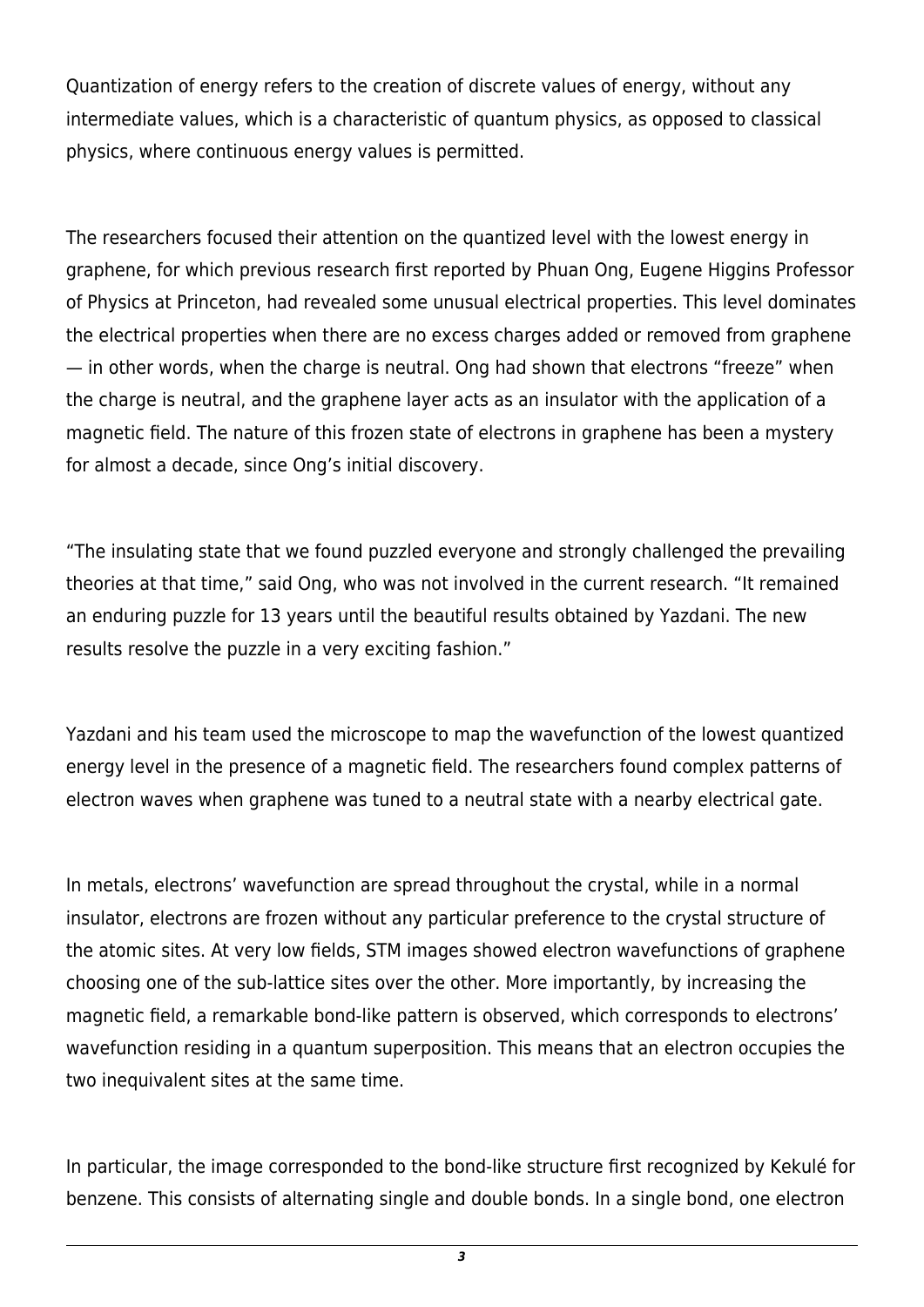from each atom binds with its neighbor electron; in a double bond, two electrons from each atom participate.

People have speculated that electrons may form such Kekulé patterns," said Yazdani, "but now we're seeing it for the first time. One couldn't distinguish this state of electrons any other way unless it is imaged."

The researchers then used the microscope to map the uniformity of the Kekulé crystal and its properties near imperfections, or defects in the graphene. One remarkable finding they made was near charge defects where they found the Kekulé pattern to evolve continuously in its patterns around the defect on the graphene surface.

Teaming up with Michael Zaletel of the [University of California](https://statnano.com/org/University-of-California-Berkeley), Berkeley, the team developed a method for extracting from the STM data the mathematical properties of the quantum wavefunction of electrons, so-called phase angles describing their quantum superposition. The analysis revealed remarkable winding of one of these phase angles around the defect and correlated changes in the other angle.

"When the group applied their technique to measure the phase-angle above a defect in the substrate, they found a 'vortex' in the Kekulé pattern, which is like a hurricane around which the phase-angle winds around by 12 hours [as on a clock]," said Zaletel. "When making predictions about such quantum, nanoscale, objects, you rarely think you'll have the pleasure to really 'see' a picture of them, but the group has been able to do just that."

 $\pmb{\times}$ 

A vortex of Kekule pattern. The left panel shows the change of Kekule pattern in space. The bottom right panel illustrates the texture of the vortex extracted from the left panel that resembles a hurricane.

The team believes that the techniques they have developed to uncover this unusual quantum crystal of electrons in a strong magnetic field can have applications elsewhere in the field.